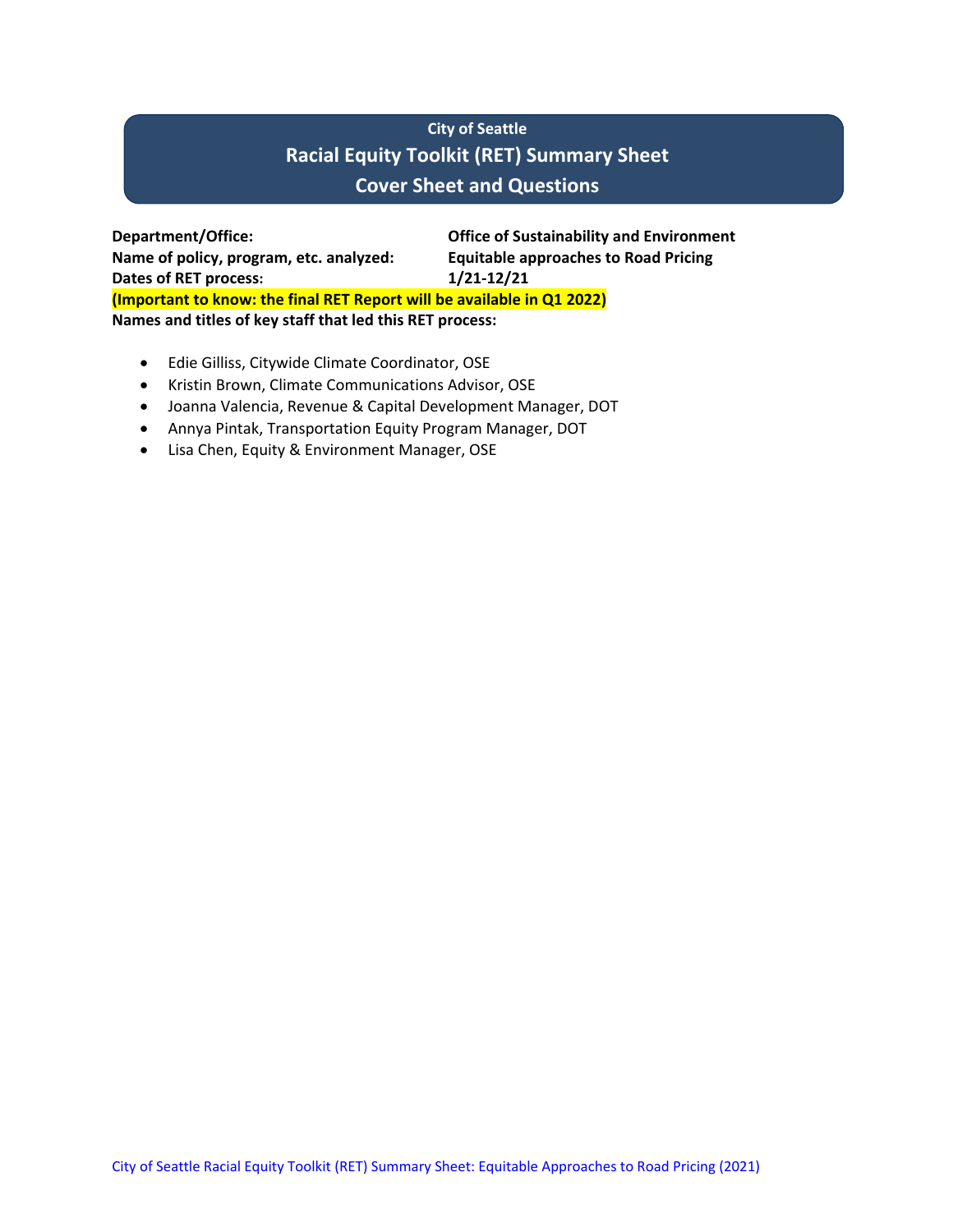## **Equitable Approaches to Road Pricing RET Summary Sheet Questions**

## **1. Describe the project, program, policy or budgetary decision that you assessed using the Racial Equity Toolkit.**

We are assessing whether road-pricing policies (policies that charge people or companies for driving or using roadway space) can be used to reduce GHG emissions, improve mobility, advance equity, and provide progressive revenue sources for a more equitable transportation system.

## **2. List the racial equity outcome(s) that you set in Step 1 of the RET process.** *(These Racial Equity Outcomes were designed by the Pricing Strategies Workgroup (made up of BIPOC members of the GNDOB, TEW, EJC & EDI.)*

- 1. **Be Designed Through a Safe, Inclusive, and Equitable Process**. Seattle's discussion of equitable road-pricing strategies will be developed through an equitable process where priority populations (People with Low Incomes, Black, Indigenous, Immigrant, Communities of Color, people with disabilities, people eligible for government assistance, Tribes, and those at risk of displacement, and youth and seniors from these communities) are given decision-making authority around policy recommendations. We recognize that Black people, Indigenous, Latinx, and communities of color have experienced the most harm from COVID-19, so co-designing this policy safely will be paramount. We also recognize that we must ensure on-going communication between the City and prioritized communities to address both positive and negative experiences after policy implementation.
- 2. **Benefit our priority populations**, defined as people with low incomes, Black, Indigenous, Immigrant, Latinx, Communities of Color, people with disabilities, vulnerable youth and seniors, people who have been or are currently incarcerated, and those who have been or are at risk of displacement. The policy will prioritize distributing benefits to these priority populations who have currently and historically experienced disproportionate impacts of climate change, who have high transportation burdens, and who are at high risk of displacement or have been displaced from the City of Seattle. **Specifically, the policy must**

(1) Ensure revenue is prioritized and directly invested in reliable, safe, affordable public transportation and other transportation necessities for the priority populations identified;

(2) Ensure revenue is directed at programs that reduce congestion and travel times for people who have been displaced or gentrified and have been pushed out of the city core where they historically worked, worshiped, played, learned and lived;

(3) Reduce GHG emissions and exposure to air pollution effecting priority communities. Invest in improving health outcomes for people living near highways and industrial areas who have been historically and currently impacted by pollution and climate change. Invest in people, neighborhoods and lands we know will be impacted in the future.

(4) Assert that transportation infrastructure investments and policy innovation cannot proceed as usual if we are to fully realize racial justice and increased opportunities for wealth building, decolonization, and the thriving of communities of color. To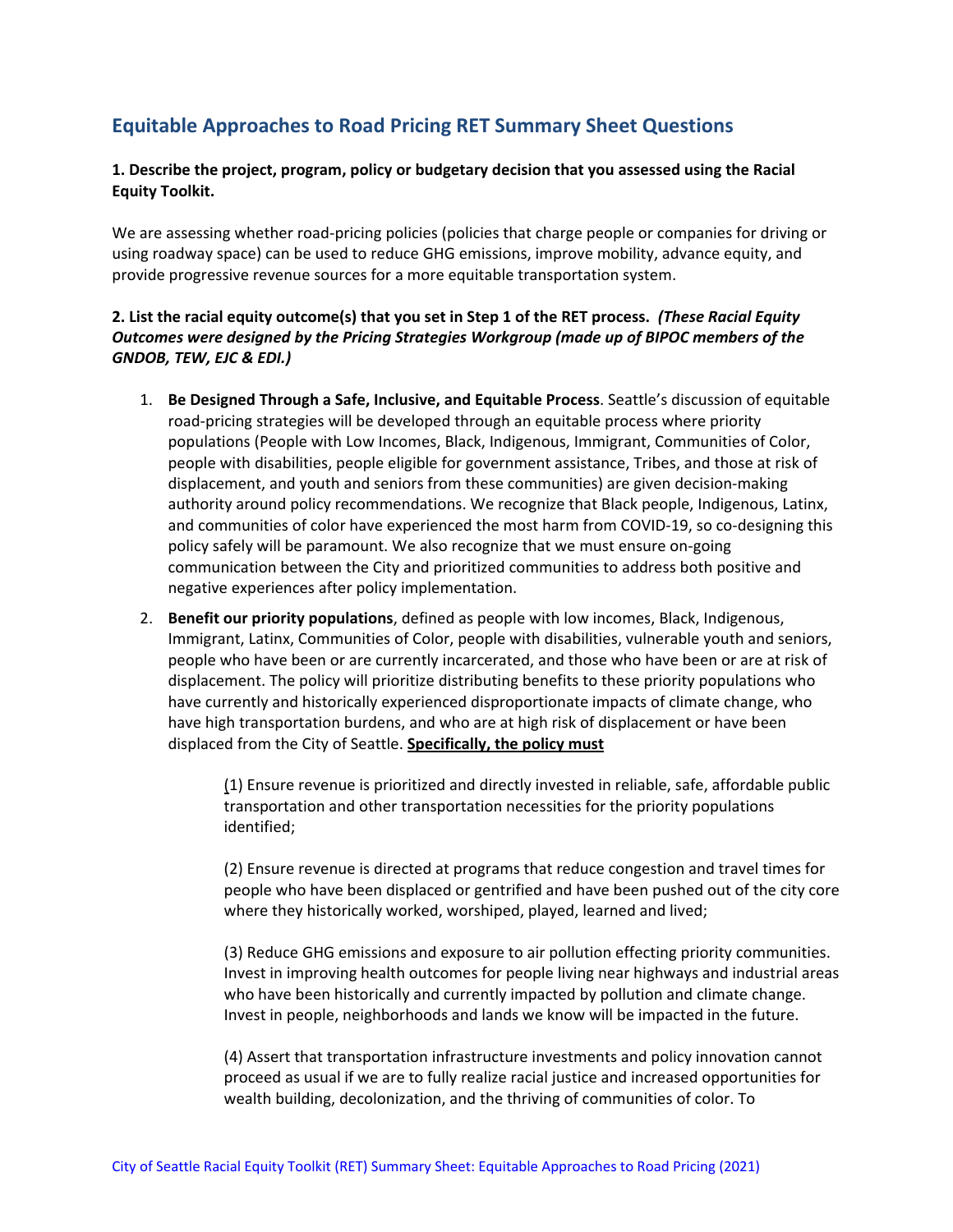undo historical damage, a restorative approach to past and ongoing harm is necessary and we must make investments accordingly.

3. **Not Exacerbate Existing Burdens or Disparities**. Recommendations for new pricing strategies will only include recommendations that will not exacerbate transportation and economic burdens for priority populations, **specifically, the policy must not:**

> (1) Increase the cost or transportation for those who have been displaced and/or already pay a high share of their income for transportation;

(2) Negatively impact people who must drive for work, ex: Ride-share drivers, domestic workers, shift workers, delivery and freight workers;

(3) Burden BIPOC-owned businesses downtown and surrounding areas;

(4) Restrict access to the City Center or other neighborhoods for access to social and city services.

(5) Result in enforcement actions (in-person by the police or via debt-collection or court actions) that burden or exacerbate the economic harm experienced by BIPOC communities

- 4. **Ensure Privacy Protections**. Recommendations for new stable, progressive pricing policies may require the adoption of new technologies. Any recommendations will ensure the privacy of our priority populations as well as undocumented people, immigrants, refugees, and people who have been formerly incarcerated that are currently being targeted, or have in the past been targeted, by the Federal, State, or local governments. Any technologies that may be considered cannot be used to harass or target BIPOC communities, must comply with the surveillance ordinance, and must be clear how and by whom data will be collected, managed, protected, and utilized, as structural racism continues to be perpetuated in the technology used by government.
- 5. **Intentionally Engage and Involve current and historic BIPOC residents of neighborhoods that may be impacted by any recommendation.** BIPOC communities have a long legacy of resilience and resistance, having survived generations of invasion, colonialism, internment, redlining, and racism at the hands of government. These policies will be designed around the unique needs of BIPOC Communities, many of which have been greatly impacted by government decisions like the development of the I-5 freeway, which has led to decades of poor air quality. BIPOC community members will be given decision-making power in the co-design process for new pricing recommendations. Ensuring that community members living both inside and outside the City continue to feel connected to culture, business, and community within the City is critical to this policy's success.

## **3. Which stakeholders (groups and/or key individuals) did you engage in this RET? In what ways did you engage them?**

The pricing team convened a series of workshops with representatives from City advisory groups: the Transportation Equity Workgroup (TEW), Equitable Development Initiative (EDI), Environmental Justice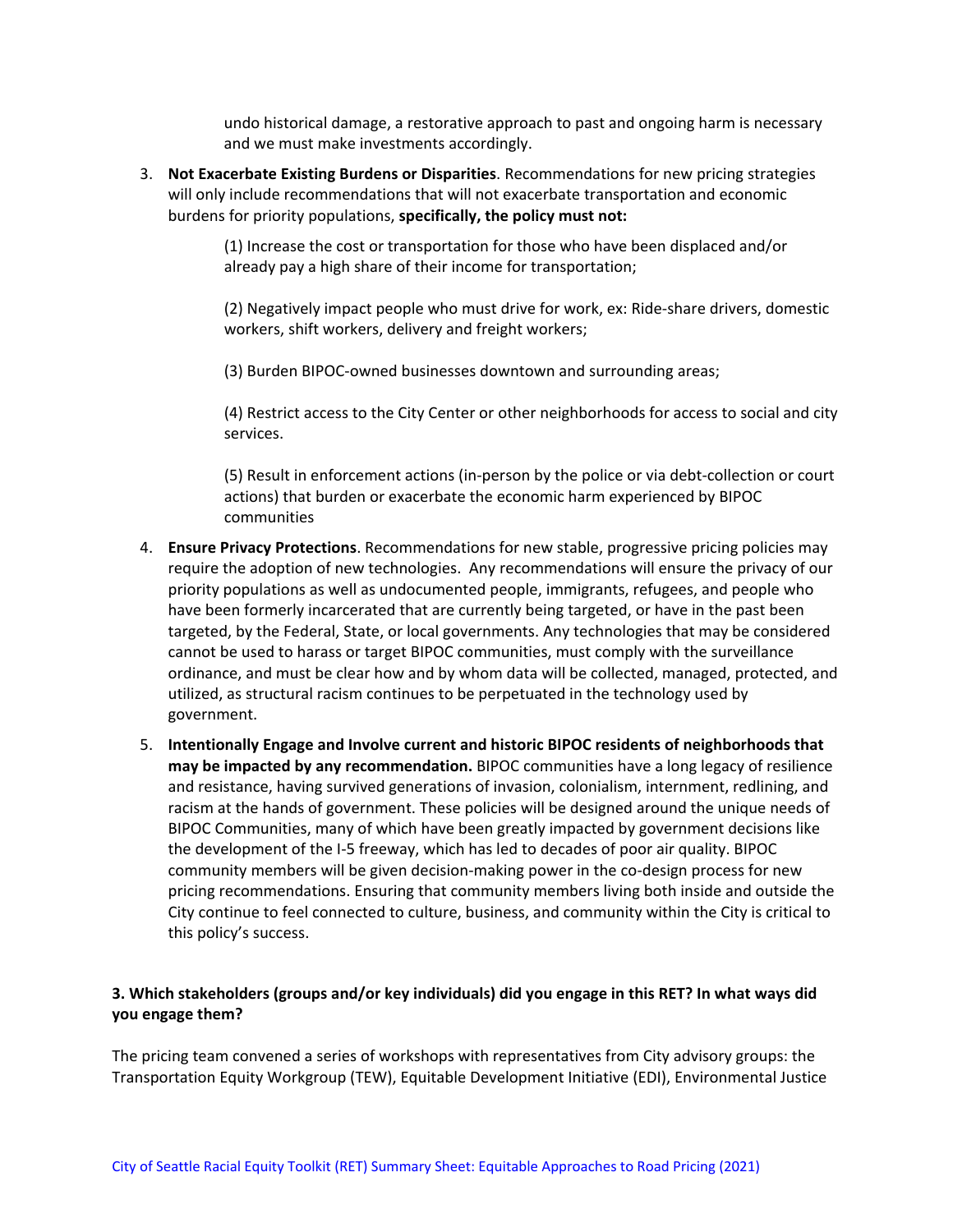Committee (EJC), and Green New Deal Oversight Board (GNDOB). Due to the COVID-19 pandemic, we were not able to conduct public workshops.

The 10 participants reviewed and provided feedback to the Pricing Team's original draft RET outcomes, as well as provided a fifth RET outcome to ensure that BIPOC communities continue to be engaged in policy development *and* implementation of any potential pricing policy.

OSE also engaged with other cities working on pricing across the country through the American Cities Climate Challenge, as well as engaged local nonprofits Transportation Choices Coalition and Front & Centered as thought partners.

### **4. Please describe up to five key benefits and/or burdens for people of color of this policy, program, project, or other decision, which the RET process helped you to identify or confirm.**

The pricing team has incorporated the following potential benefits and burdens into our racial equity toolkit. We confirmed these benefits/burdens during our workshop sessions with Pricing Strategies Workgroup.

#### **Key Benefits:**

(1) Progressive revenue is created and directly invested in reliable, safe, affordable public transportation and other transportation necessities for the priority populations identified.

(2) Revenue is used to support programs that reduce congestion and travel times for people who have been displaced or gentrified and have been pushed out of the city core where they historically worked, worshiped, played, learned and lived;

(3) Reduced GHG emissions and exposure to air pollution affecting priority communities.

(4) Investments in improving health outcomes for people living near highways and industrial areas who have been historically and currently impacted by pollution and climate change and in people, neighborhoods and lands we know will be impacted in the future.

#### **Potential Burdens:**

(1) Increase the cost or transportation for those who have been displaced and/or already pay a high share of their income for transportation;

(2) Negatively impact people who must drive for work, ex: Ride-share drivers, domestic workers, shift workers, delivery and freight workers;

(3) Burden BIPOC-owned businesses downtown and surrounding areas;

(4) Restrict access to the City Center or other neighborhoods for access to social and city services.

(5) Result in enforcement actions (in-person by the police or via debt-collection or court actions) that burden or exacerbate the economic harm experienced by BIPOC communities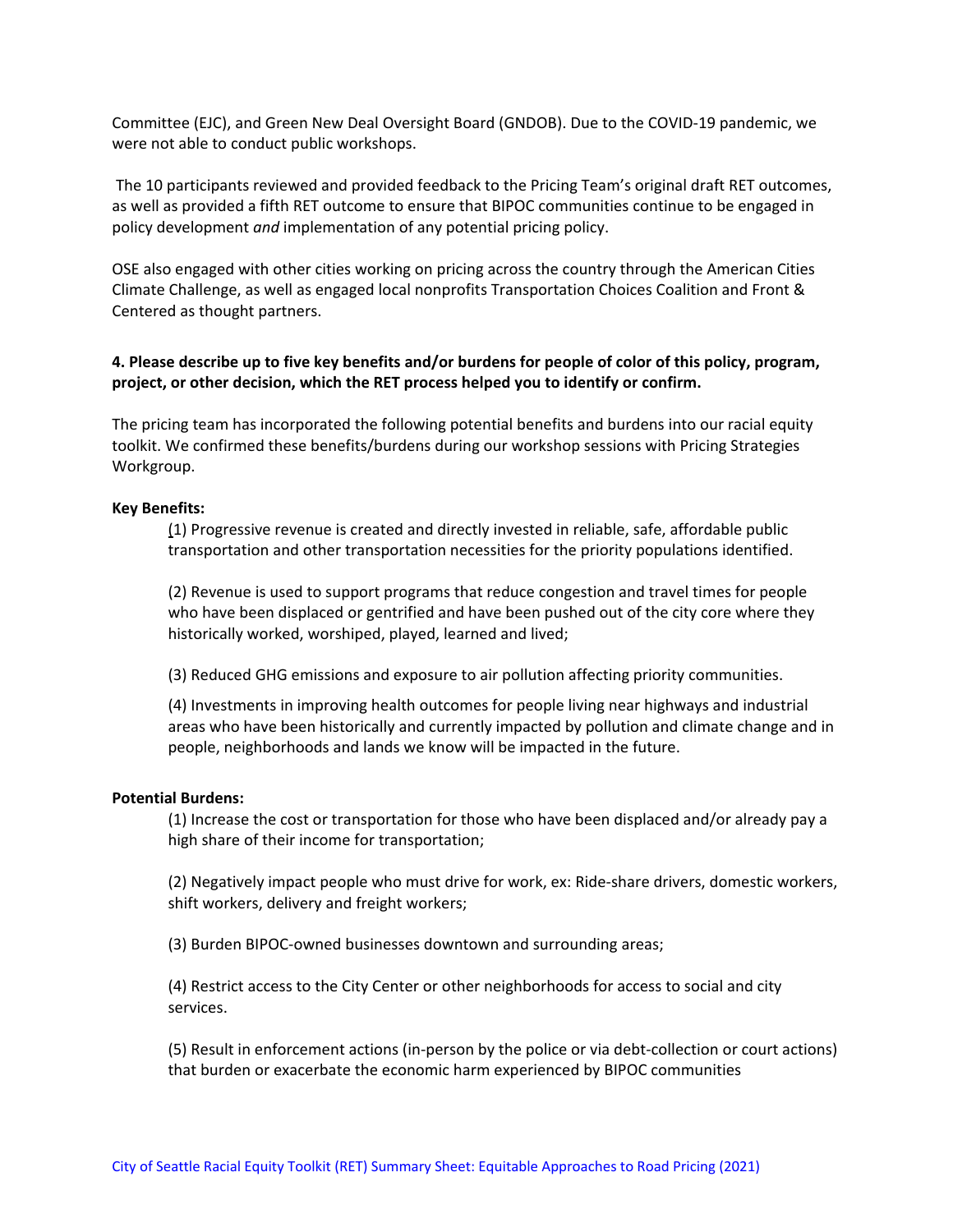**5. Please describe up to five key actions – things that you will do differently or begin to do now – of this policy, program, project, or other decision, which will increase opportunity and/or minimize harm for people of color.**

- (1) We are currently working to complete the pricing Racial Equity Toolkit report which will include recommendations to for how the City might proceed with exploring pricing policies to equitably reduce GHG emissions and expand transportation equity (by ensuring policies comport with the Racial Equity Outcomes designed by our workgroup.)
- (2) This RET report will also be shared with the Green New Deal Oversight Board. In th[e GND](http://seattle.legistar.com/ViewReport.ashx?M=R&N=Text&GID=393&ID=3605539&GUID=677CF691-4169-41FE-B781-77067E2F57BC&Title=Legislation+Text)  [Council Resolution](http://seattle.legistar.com/ViewReport.ashx?M=R&N=Text&GID=393&ID=3605539&GUID=677CF691-4169-41FE-B781-77067E2F57BC&Title=Legislation+Text) (Res 31895, 2019) the GND Oversight Board was charged with, "Implement(ing) a congestion pricing plan that is equitable and creates revenue to support transit expansion to benefit low-income, historically marginalized, and transit-disconnected communities first and foremost.

## **6. How will leadership ensure implementation of the actions described in question 4?**

We plan to complete our toolkit and the report and share it with SDOT/OSE department heads, with the Green New Deal Oversight Board and with City leadership to determine the next step for this critical work.

## **7. How have/will you report back to your stakeholders? (This includes the people who were directly engaged in this RET process, those who will be affected by decisions made, and other departments or divisions impacted by the RET findings and the actions described in question 4.)**

We plan to share out our RET Toolkit with City advisory groups: the Transportation Equity Workgroup (TEW), Equitable Development Initiative (EDI), Environmental Justice Committee (EJC), and Green New Deal Oversight Board (GNDOB) before finalization and share with Transportation Choices and Front & Centered as well, to ensure they are comfortable with the way we have described their engagement and comments.

## **8. What additional racial equity issues did this RET reveal? Consider how these unresolved issues present opportunities for structural transformation (i.e., working across departments, and with other institutions and sectors to achieve racial equity).**

Many issues not directly related to road-pricing came up during out Pricing Strategies Workgroup discussions. Key issues include:

(1) Regressive taxes than unfair burden BIPOC residents, like the sales tax.

(2) That we must fully recognize the harm of colonization on Native communities, especially as it relates to our hydroelectric dams and the fossil-fuel-free electricity they provide. The electricity may be "green", but it did not come without a price to native communities.

(3) Broadly, that polices must specifically create and consider opportunities for wealth building, decolonization, and the thriving of communities of color. To undo historical damage, a restorative approach to past and ongoing harm is necessary and we must make investments accordingly.

*OSE has shared this feedback with other relevant departments, notably Seattle City Light, as they are in ongoing engagement around the impact of dams and our power infrastructure on salmon and indigenous lands.*